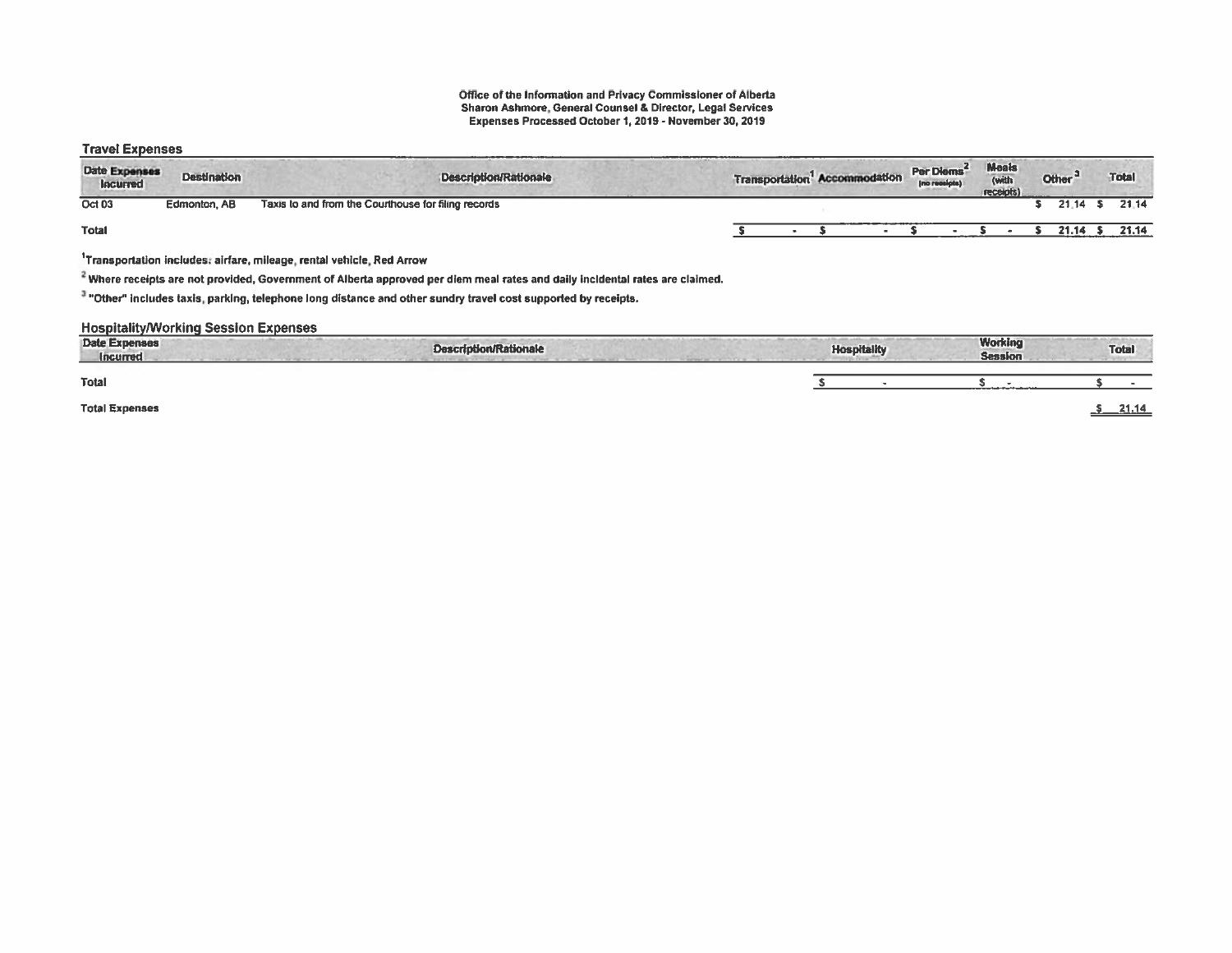



 $422.20$ <br> $105$  fess 424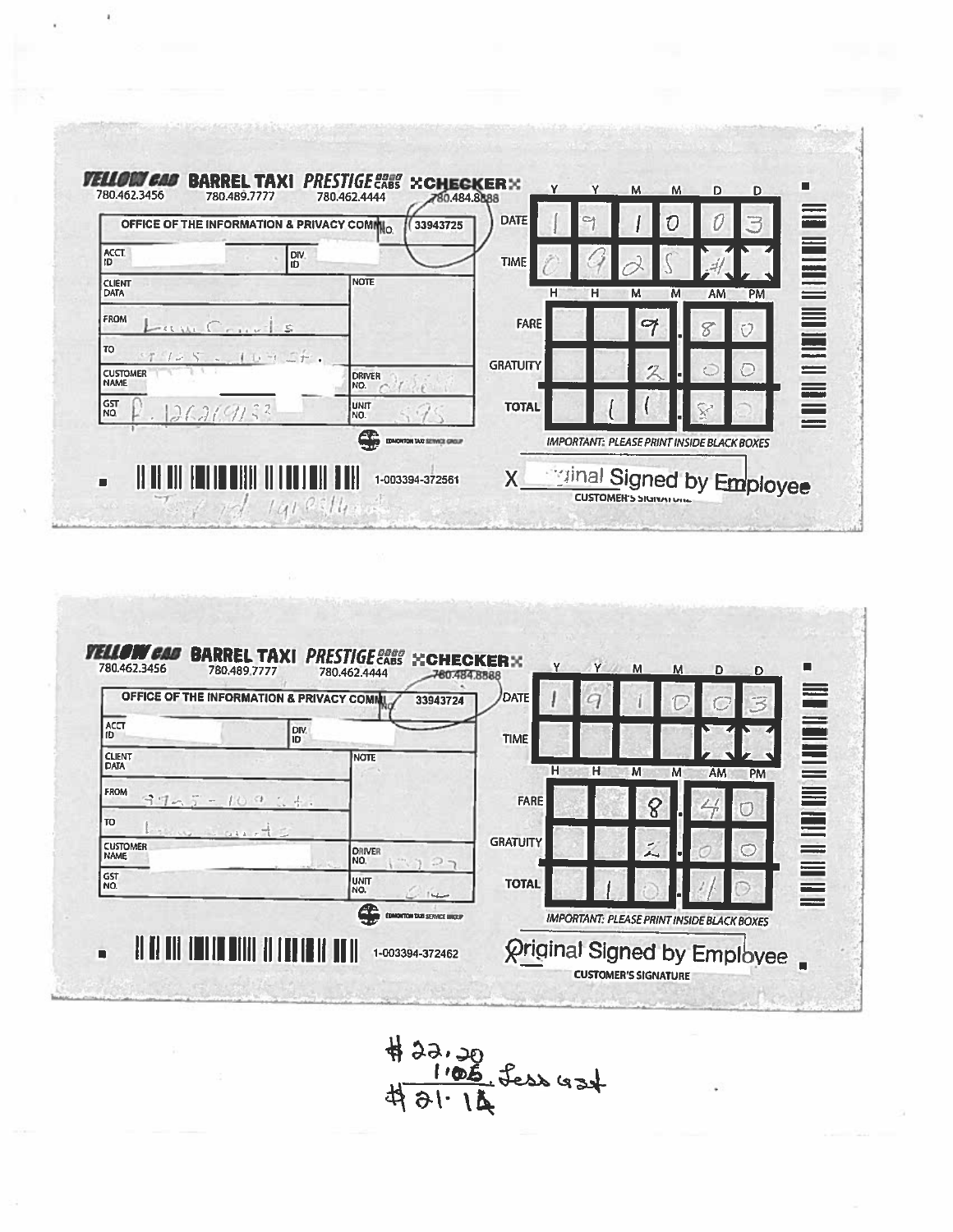#### Office of the Information and Privacy Commissioner of Alberta Sharon Ashmore. General Counsel & Director, Legal Services Expenses Processed February 1,2020-March 31. <sup>2020</sup>

### Travel Expenses

| <b>Date Expenses</b><br>Incurred | Destination  | <b>Description/Rationale</b>                         |  |  | <b>Transportation</b> Accommodation | Per Diems <sup>2</sup> | Meals<br>(with<br>receipts) | Other <sup>3</sup> | <b>Total</b> |
|----------------------------------|--------------|------------------------------------------------------|--|--|-------------------------------------|------------------------|-----------------------------|--------------------|--------------|
| 24-Feb-2020                      | Edmonton, AB | Taxi-attended Canadian Bar Association meeting (CBA) |  |  |                                     |                        |                             | 17.33 S            | 17.33        |
| Total                            |              |                                                      |  |  |                                     |                        |                             | 17.33              | 17.33        |

'Transportation includes: airfare, mileage, rental vehicle, Red Arrow

<sup>2</sup> Where receipts are not provided, Government of Alberta approved per diem meal rates and daily incidental rates are claimed.

<sup>3</sup> "Other" includes taxis, parking, telephone long distance and other sundry travel cost supported by receipts.

## HospitalityMorking Session Expenses

| Date Expenses<br><b>Incurred</b> | <b>Description/Rationale</b> | <b>Hospitality</b> | <b>Working</b><br><b>Session</b> | <b>Total</b> |
|----------------------------------|------------------------------|--------------------|----------------------------------|--------------|
| Total                            |                              |                    |                                  |              |
| <b>Total Expenses</b>            |                              |                    |                                  | 17.33        |